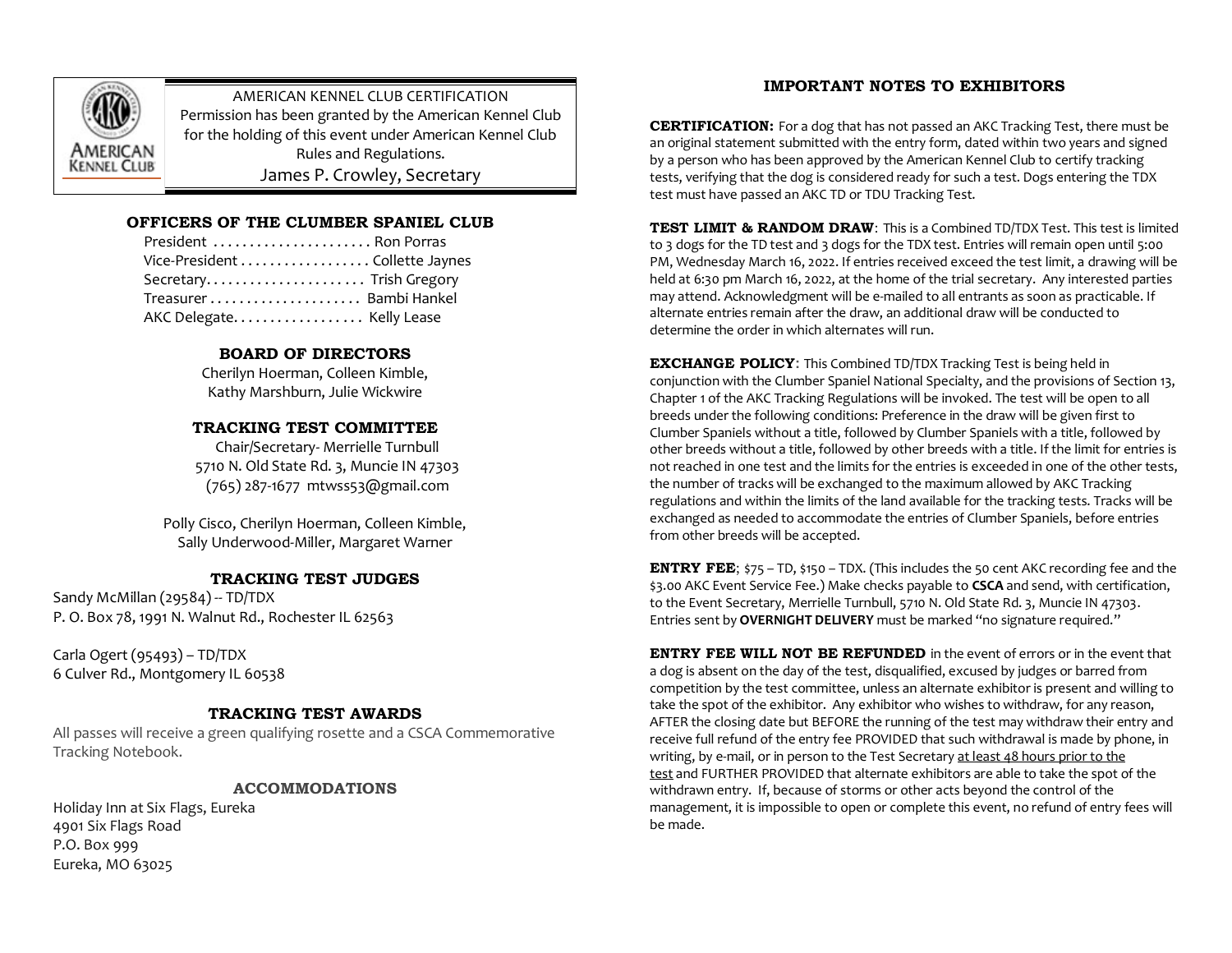\*Ask for the Clumber Spaniel Club group rate\*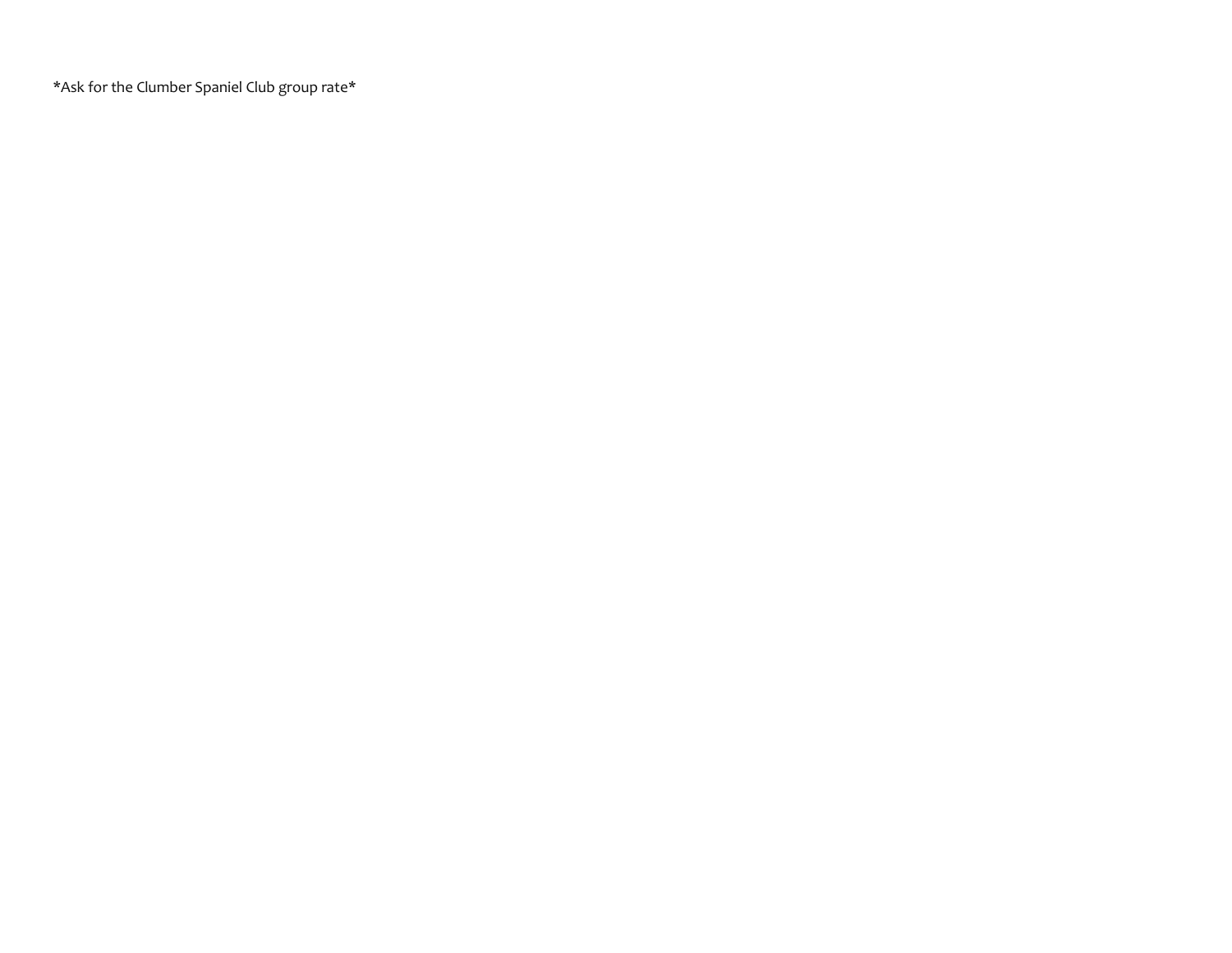# **USE THE OFFICIAL AMERICAN KENNEL CLUB ENTRY FORM**

from the CSCA or write "Tracking TD or TDX" in the "Obedience Trial Class" space on a generic form. Telegraphed, telephoned, unsigned, conditional or incomplete entries cannot be accepted. Entries not on an official AKC entry form and photocopies of forms without the Agreement and Rules on the reverse side of the official AKC entry form are not acceptable.

**BITCHES IN SEASON MAY PARTICIPATE**. The owner of a bitch in season MUST notify the Test Secretary prior to drawing for tracks that their bitch is in season. Such bitch(es) will run only after all other dogs have run and must be kept away from the immediate vicinity of the test prior to running.

**RISK:** The owner or agent entering a dog in a Tracking Test does so at his/her own risk and agrees to abide by all of the Rules and Regulations of the American Kennel Club. The Clumber Spaniel Club of America, Inc. assumes no responsibility for any personal injury or death of any person; theft of personal property; theft, injury, or death of any animal or loss of or damage to any property while at this test or on the test site, or in transit to or from the site. PLEASE NOTE: THE CSCA DOES NOT AGREE TO ARBITRATE CLAIMS AS SET FORTH ON THE OFFICIAL AKC ENTRY FORM FOR THIS OR ANY EVENT.

# **VETERINARIAN ON CALL**

William C. Jones DVM 450 Flier Dr. Pacific, MO 63039 (636)257-2100

**Test Site**: Purina Farms, 200 Checkerboard Dr., Gray Summit MO 63039 and Holiday Inn at Six Flags, Eureka MO 63025

**Drawing:** Draw will be at **Purina Farms.** TD will be drawn at 8:00 a.m., and TDX at 10:00 a.m. Judging for the TD will begin after the tracks have aged sufficiently. Once all TD have run, the TDX shall begin.

### **General directions from Lambert Airport to Purina Farms:** 70W > 270S > I-44W > MO-100N > MO-MMW

Located just 10 minutes west of Six Flags St. Louis on Highway 44. Take the Gray Summit exit #253 and head North on Highway 100 for 1/2 mile. Take a left and head West on MM for approx. one mile until you reach the Purina Farms entrance on the left-hand side of the road. 38.493751-90.832357

Events: 2022131108, 202213109

# Tracking Dog Event: 2022131109 Tracking Dog Excellent Event: 2022131108

============================================== ENTRIES CLOSE: WEDNESDAY March 16, 2022 at 5:00 PM. Entries will be accepted until the time of closing. A public drawing will be held WEDNESDAY, March 16, 2022 at 6:30 p.m. at the home of the test secretary. Any interested parties may attend. Entries cannot be accepted, cancelled or substituted after 5:00 PM, Wednesday March 16, 2022. Preferences will be given to Clumber Spaniels.

=============================================

# PREMIUM LIST



# **Clumber Spaniel Club of America, Inc.**

(Licensed by the American Kennel Club)

TRACKING DOG, TRACKING DOG EXCELLENT, Monday, March 28, 2022 TD, TDX: Purina Farms 200 Checkerboard Dr., Gray Summit MO 63039 And Holiday Inn at Six Flags, Eureka MO 63025 Entry Limits: 3 TD, 3 TDX Drawing for TD 8:00 a.m. Drawing for TDX 10:00 a.m.

TEST SECRETARY: Merrielle Turnbull 5710 N. Old State Rd. 3, Muncie IN 47303 mtwss53@gmail.com